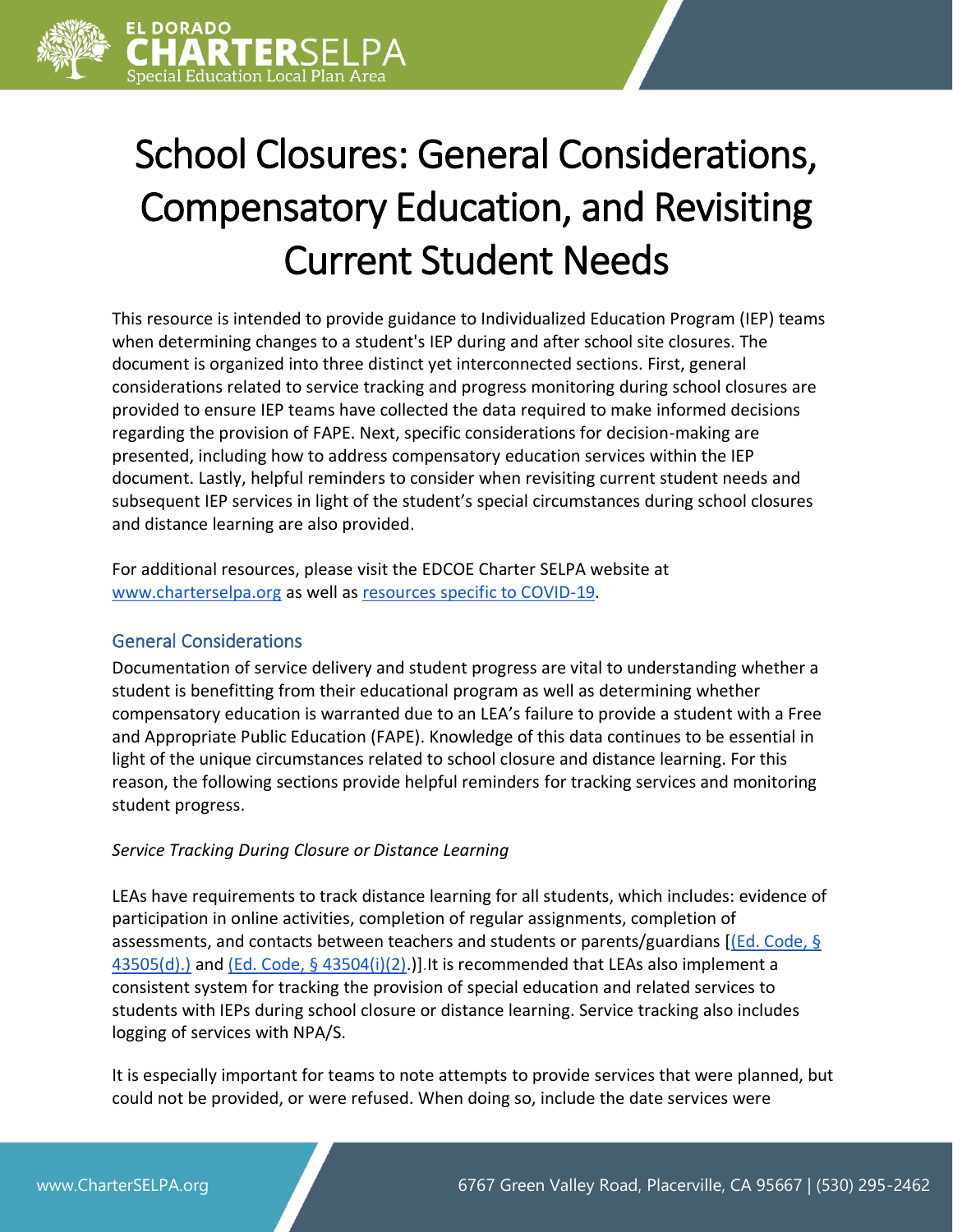attempted; reason services were not delivered; and a list of any attempts to provide services, including attempted mode, persons involved, attempted location(s) of service delivery, and any follow up by the case manager.

## *Progress Monitoring During Closure or Distance Learning*

Effective progress monitoring during school closures helps IEP teams make informed and databased decisions regarding compensatory education and adjustments to the IEP that may be needed when in-person school activities resume. When IEP services are delivered, the student's case manager (or designee) and related services provider(s) should monitor and document a student's progress towards IEP goals. General education teachers should monitor the student's progress in the general education curriculum. Ongoing communication with IEP team members is critical to tracking a student's progress during distance learning.

## Compensatory Education

The term compensatory education describes educational services provided as an appropriate equitable remedy when the responsible Local Educational Agency (LEA) has failed to provide a student with a disability with an appropriate education as required by the Individuals with Disabilities Education Act (IDEA). The remedy of compensatory education is designed to deliver an eligible student with the services that student should have received pursuant to the IDEA's guarantee of FAPE (*[Reid v District of Columbia, 43 IDELR 32 \(D.C.](https://padlet-uploads.storage.googleapis.com/671999694/a0f9572240dff7a2c5a6813759a009d9/comp_ed_determination__002_.pdf) Cir. 2005)*). Data obtained from progress monitoring and service tracking will be used to make this determination and the extent of the student's need will likely not be known until after the interruption in services has ended.

## *Determination of Compensatory Education Services*

According to [CDE's Special Education Guidance for COVID](https://www.cde.ca.gov/ls/he/hn/specialedcovid19guidance.asp)-19 (posted 09-Apr-2020),

"LEAs should plan to make individualized determinations, in collaboration with the IEP team, regarding whether or not compensatory education and services may be needed for a student. Educational needs can be measured by assessing whether or not the student continued making progress in the general education curriculum, or alternative course of study specified in their IEP, or toward meeting their individualized IEP goals and/or if any regression occurred during the period of school site closure."

The following list provides questions IEP teams may consider when determining whether compensatory education is owed based on a denial of FAPE:

- Did the LEA provide an individualized offer of FAPE through the IEP/amendment process?
- Was the parent/guardian provided an opportunity for meaningful involvement throughout the IEP process?

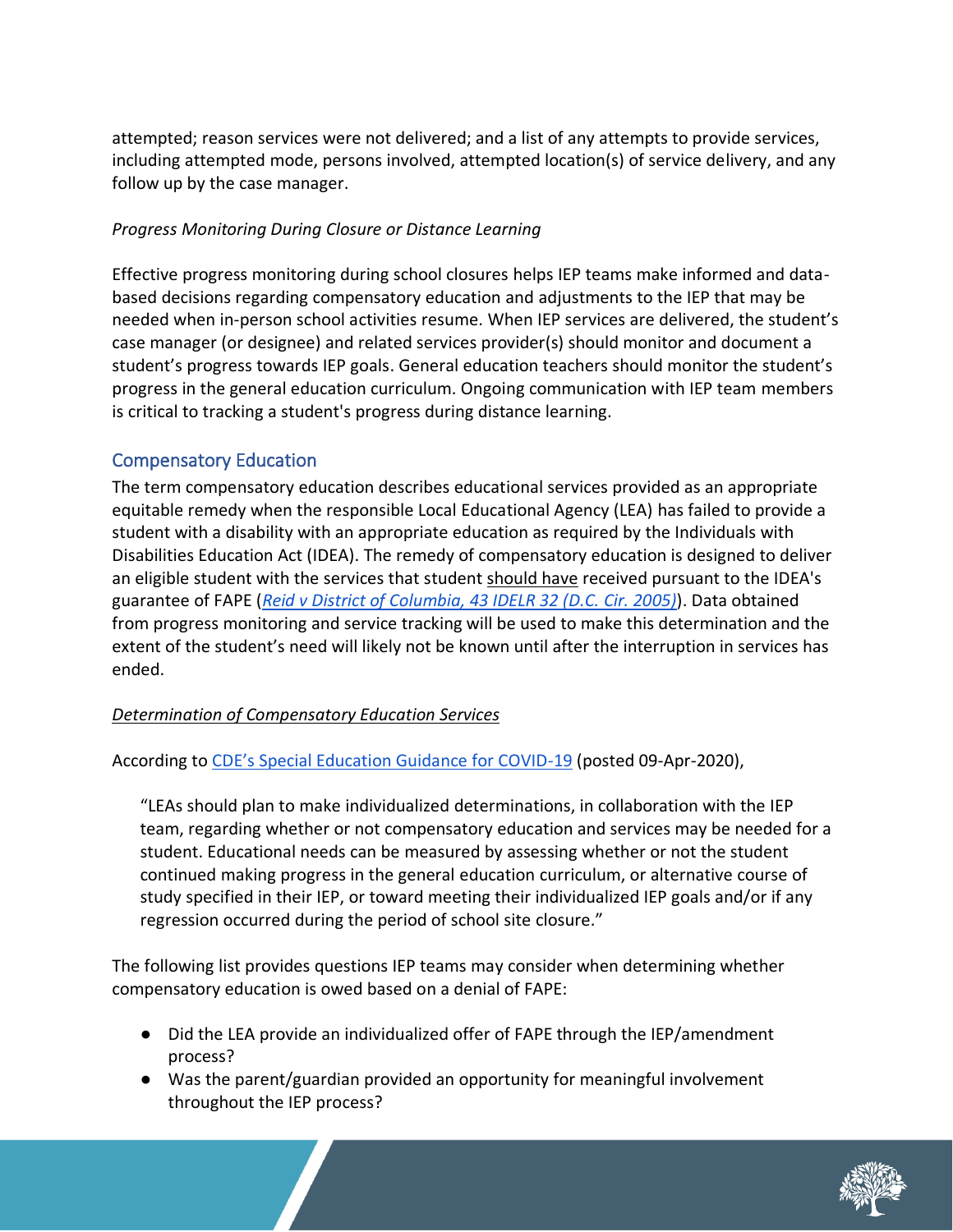- Were all services provided as written in the IEP/amendment?
- Did the LEA follow the [CDE's guidance](https://www.cde.ca.gov/ci/cr/dl/distlearningfaqs.asp) related to distance learning in order to support students with disabilities during school closures?
- Was the student made available for services during distance learning or virtual instruction? If "no", did the IEP team explore, address and support potential barriers to access including family needs related to distance learning?

If the LEA answered "no" to any of the above questions, compensatory education services may be warranted as determined by the IEP team in an IEP meeting. In addition to a discussion regarding compensatory education, responses to these questions may initiate further discussion about the appropriateness of the student's IEP based on the student's present levels of functioning and current needs. For more information on these discussions, please refer to the section below titled: *Revisiting IEP Services based on Current Student Needs.*

## *Addressing Compensatory Education Services in the IEP*

If the IEP team determines compensatory education is owed based on a denial of FAPE, they must then discuss the manner in which compensatory services will be provided. The most appropriate time for the IEP team to decide on compensatory services for the student is when the team has sufficient data to support their decisions. IEP teams may or may not have sufficient data to make determinations regarding compensatory education prior to reopening of in-person instruction. If teams do not have data to make such determinations, they should seek to gather the data in a timely fashion and inform parents they will convene to discuss compensatory services as soon as possible with the data obtained.

Compensatory services will vary by student and should be individualized. When IEP teams meet to discuss compensatory services, it is recommended that the IEP team review progress before, during and after the period of missed services. The following are considerations for determining the need for compensatory services. These considerations and any agreements made should be documented clearly in the notes page of the IEP document:

- 1. Inform the parent(s)/guardian(s) of their rights by providing a written copy of the procedural safeguards in their primary language. Allow opportunities to discuss any questions regarding educational rights and safeguards.
- 2. Decisions made should be supported by data.
- 3. Identify the educational loss caused by missed services or inability to provide FAPE as agreed upon in the IEP. The IEP team needs to determine whether the student would be in a better position if he/she had not been denied access to previously agreed upon services [\(Somberg v Utica Cmty. Schs., 73 IDELR 88 \(6th Cir. 2018\)\)](https://padlet-uploads.storage.googleapis.com/671999694/a0f9572240dff7a2c5a6813759a009d9/comp_ed_determination__002_.pdf).
- 4. Determine how to compensate for missed services. Create a clear understanding of the purpose and nature of the compensatory services being provided. It may not be necessary to match compensatory services hour for hour, based on the amount of lost instructional time. One must look at the "lost opportunity" and define the need based on the current deficit.

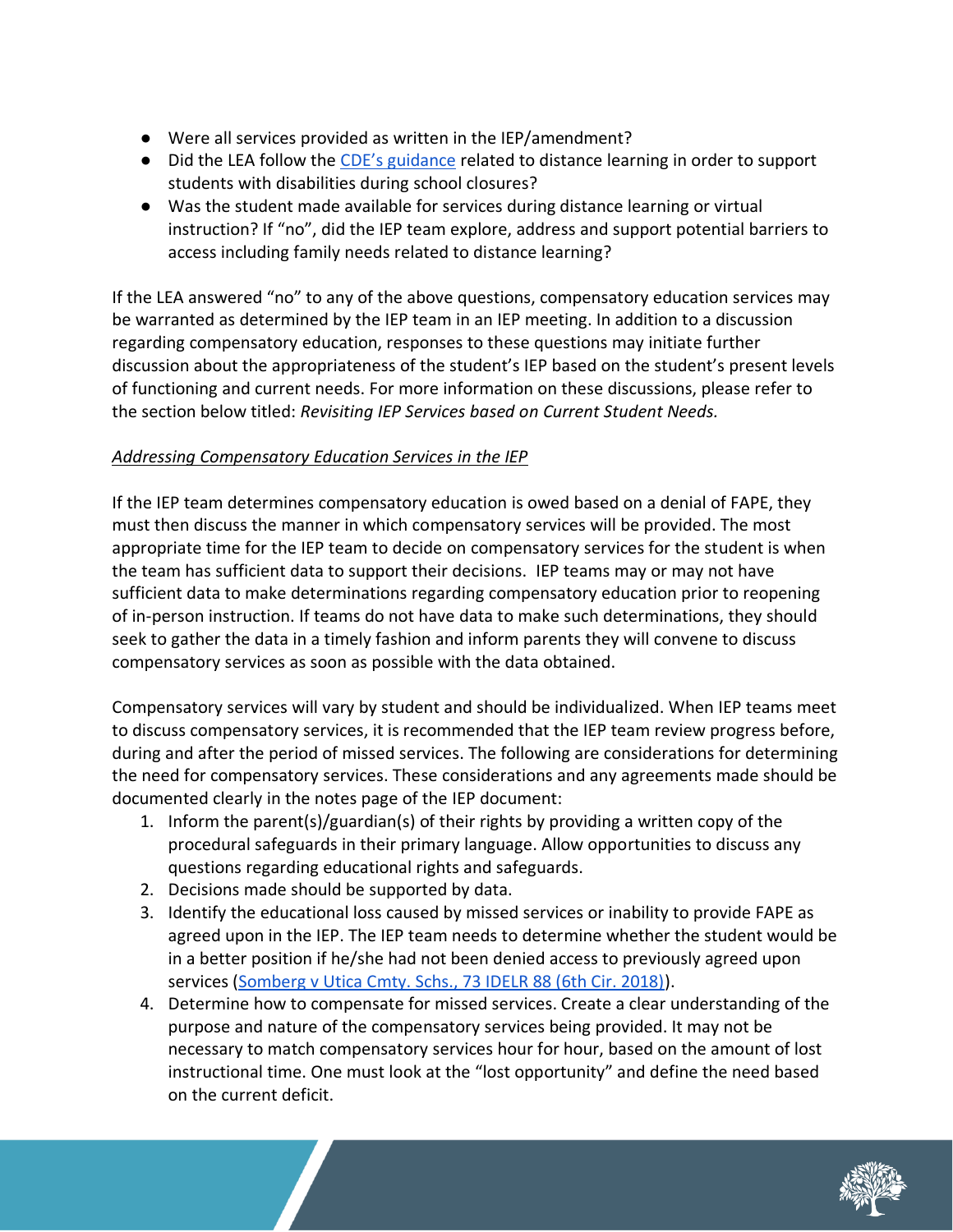- 5. Consider how much service a child can tolerate in a period of time. For example, if a student has speech 2 times a week, it may not be in the best interest of the child to now have speech 4 times per week. Look at the overall time owed- for example 400 minutesthen space the obligation over a reasonable amount of time.
- 6. Determine the time frame, location, provider, and method for providing the compensatory services. In the agreement define the duration and quantity of the compensatory education offer. Identify who will provide the service as to establish a clear understanding between educators and parents about the goals and nature of the services to be provided.
- 7. Consider Reviewing the current offer of FAPE to determine if there is a need to update services in order to address transition, behavioral, and/ or mental health needs, or reintegration into the student's typical learning environment. Additional formal and/or informal assessments may be necessary. See Revisiting the IEP section below.
- 8. While services may be provided over the summer, participation in Extended School Year (ESY) may not count as a compensatory service. Eligibility for ESY should be determined by the IEP team based on a consideration of the student's difficulty with regression and recoupment of skills following extended school breaks.
- 9. Document the offer/agreement with the parents in the notes page of the IEP document.
- 10. Create a log to record the provision of compensatory services and ensure full implementation of the service(s). In the event that a child refuses to participate in the compensatory services, convene an IEP meeting to discuss and consider any changes that may be needed to the plan. Team should also clearly define how/when services will be made up if the provider or student misses a session.
- 11. The team should define and agree to a mode of communication that will keep team members abreast of service provision and progress towards goals.
- 12. LEA's should work with parents regarding scheduling of compensatory services.Services can be provided outside the student's typical school hours (in hybrid models, can be on "off" days or times) but shall not take a student away from opportunities offered to other students (Such as after school activities).

Additional considerations:

- 1. "A student with a disability can receive an award of compensatory education at any age, including while the child is still in school or past the maximum age for eligibility under the IDEA". ([Lester H. v Gilhool, 16 IDELR 1354\)](https://padlet-uploads.storage.googleapis.com/671999694/a0f9572240dff7a2c5a6813759a009d9/comp_ed_determination__002_.pdf)
- 2. The award of compensatory education may be available even if the student has enrolled in another district or moved out of state. (D.F. v. Collingswood Borough Bd. of Educ., 59 [IDELR 21 \(3rd Cir. 2012\)\)](https://padlet-uploads.storage.googleapis.com/671999694/a0f9572240dff7a2c5a6813759a009d9/comp_ed_determination__002_.pdf)
- 3. The award of compensatory education is not limited to prospective relief but may also include reimbursement for private services the parents obtained to make up for deficiencies in the student's IEP ([I.T. v Department of Educ., State of Hawaii, 62 IDELR](https://padlet-uploads.storage.googleapis.com/671999694/a0f9572240dff7a2c5a6813759a009d9/comp_ed_determination__002_.pdf)  [178 \(D.Hawaii 2013\)\)](https://padlet-uploads.storage.googleapis.com/671999694/a0f9572240dff7a2c5a6813759a009d9/comp_ed_determination__002_.pdf).

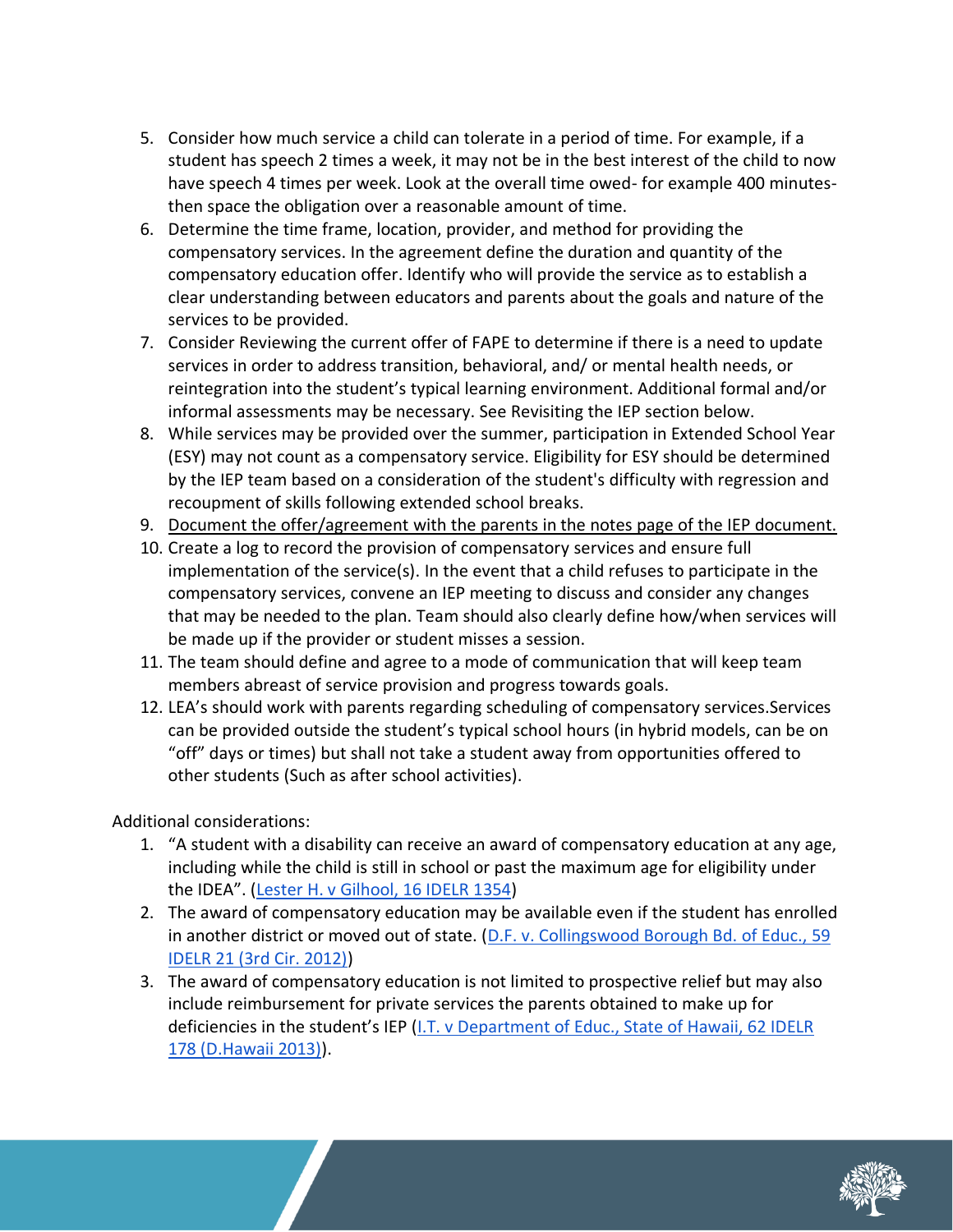**Important reminder:** After the IEP meeting, a Prior Written Notice (PWN) should be provided to the parent/guardian outlining the purpose of the meeting, review of progress, and the IEP team's plan regarding what will restore the student's educational benefit missed during the school closure.

If the IEP team is unable to come to agreement regarding compensatory services please contact your SELPA Program Specialist to learn more about the [continuum of Alternative Dispute](https://beehively-websites.s3.amazonaws.com/sites/52f1378d1defc52908000002/content_entry536370011defc5e9fd00008b/5d66b8ded6df028d9a000ce2/files/ADR_Flyer.pdf)  [Resolution \(ADR\) services.](https://beehively-websites.s3.amazonaws.com/sites/52f1378d1defc52908000002/content_entry536370011defc5e9fd00008b/5d66b8ded6df028d9a000ce2/files/ADR_Flyer.pdf) In some [cases](https://padlet-uploads.storage.googleapis.com/671999694/a0f9572240dff7a2c5a6813759a009d9/comp_ed_determination__002_.pdf) LEAs may be ordered by the courts to provide compensatory education or reimbursement for outside services to a student that has been denied FAPE.

## Revisiting IEP Services Based on Current Student Needs

When revisiting IEP services based on current student needs, the IEP team should consider the thread of educational benefit as they would when creating an IEP prior to school closures. IEP teams will also need to discuss whether or not the student's "progress is appropriate" in light of the child's circumstances" ([Endrew F. v. Douglas County School District\)](https://sites.ed.gov/idea/files/qa-endrewcase-12-07-2017.pdf). Teams may want to consider the special circumstances each individual student faced during school closures, such as access to resources and assistance for distance learning, the home environment, anxiety/fear related to the reason for the school closure, homelessness, and more.

Conversations around change of services and additional needs as a result of closure are different than compensatory education discussions. Due to school closures, the student's needs may have changed for a number of reasons. The IEP team should consider an offer of services that reflects the student's present levels of performance, "child's circumstances", the LEA's current educational model, and plans for re-opening. The IEP team may discuss the possibility of additional services that may not have been a previous concern but have come to light during/after school closures: mental health needs, behavior needs, social emotional needs, attention needs, and more. The following is a list of considerations to assist the IEP team in determining the offer of FAPE based on the student's current needs:

- 1. Inform the parent(s)/guardian(s) of their rights by providing a written copy of the procedural safeguards in the primary language. Allow opportunities to discuss any questions regarding educational rights and safeguards.
- 2. Identify and review any data obtained prior to the closures, during the closures, and upon return to in-person instruction (Progress Monitoring).
- 3. Use the data to update present levels, areas of need, and goals to reflect the student's circumstances (Present Levels Of Performance).
- 4. The team should consider the updated present levels, areas of need, and goals and in determining appropriate supplementary aids and services. The team should consider regression and difficulties with recoupment that exceed those of non-disabled peers, to inform the offer of FAPE.